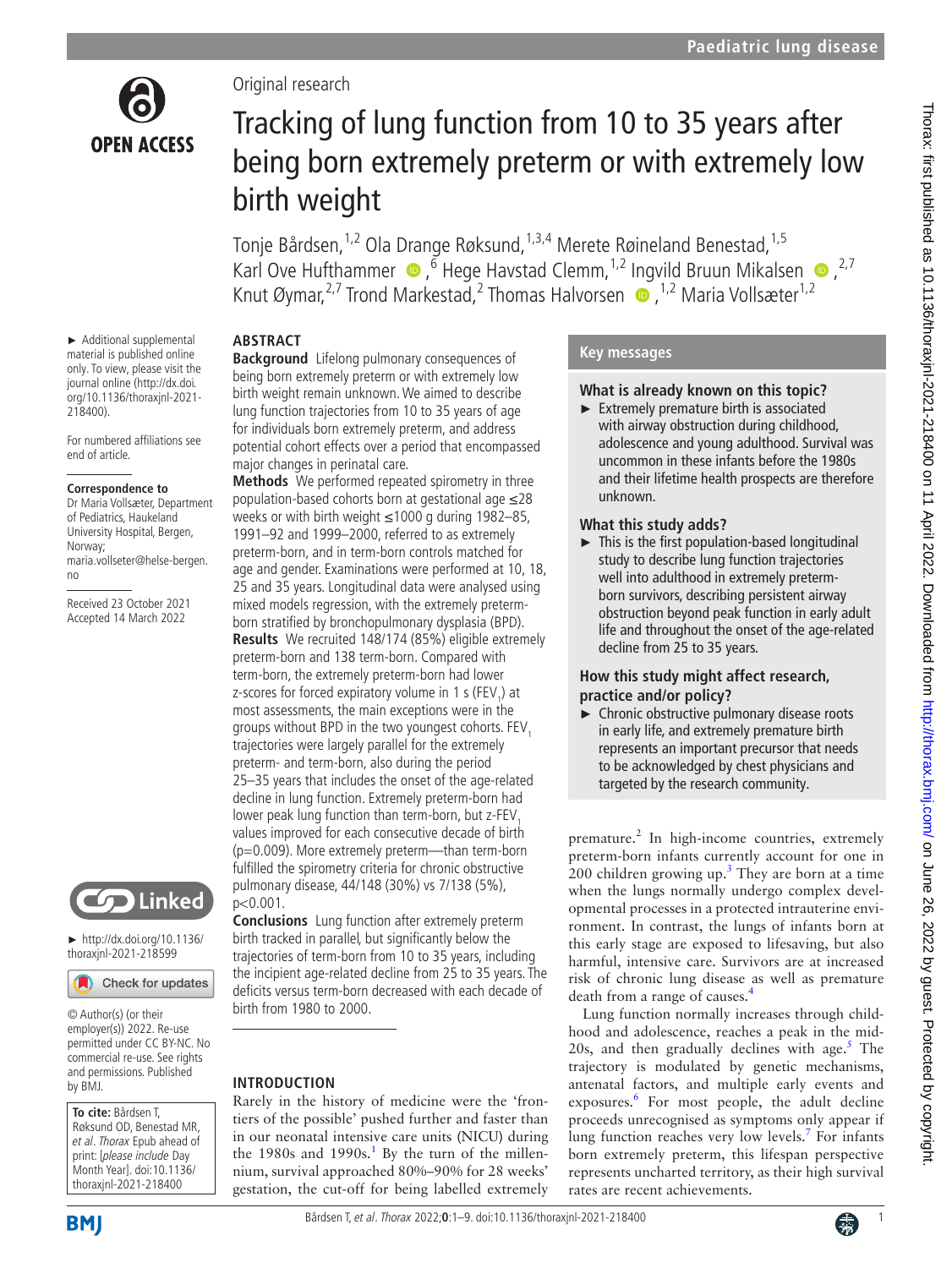#### **Paediatric lung disease**

Most extremely preterm-born do not appear to reach their expected peak adult lung function.<sup>8</sup> A few longitudinal studies have traced their lung function up to the mid-20s, finding both deterioration or tracking in parallel although at lower levels, when compared with subjects born at term.<sup>9–13</sup> To date, no longitudinal studies have traced lung function of extremely preterm-born past 25 years of age, and thus we lack information regarding the nature of their age-related decline. Given their common early morbidities, the decline might start at a younger age or be steeper than in the general population, and early chronic obstructive pulmonary disease (COPD) is a feared scenario.<sup>14</sup> Bronchopulmonary dysplasia (BPD) is a respiratory complication affecting approximately 50% of extremely preterm-born neonates, primarily characterised by prolonged requirement for supplemental oxygen in the neonatal period.<sup>2</sup> BPD is associated with subsequent airway obstruction and bronchial hyper-responsiveness, and there are concerns for additional negative impact on adult pulmonary health. $5<sup>14</sup>$ 

We have previously reported lung function data from three population-based cohorts born extremely preterm or with extremely low birth weight (BW) (hereafter referred to as extremely preterm-born) during the early 1980s, 1990s and  $2000s$ <sup>12 15</sup> <sup>16</sup> With the present extension of these studies, we aimed to describe their lung function trajectories well into adulthood, and to address potential cohort effects over almost twenty years of inclusion, a period that encompassed major changes in perinatal care. We hypothesised that lung function in subjects born extremely preterm tracked in parallel, but below the level of matched term-born controls, and that differences decreased with succeeding decade of birth.

## **MATERIAL AND METHODS**

## **Subjects and study design**

Three regional population-based cohorts born during 1982– 1985 (82–85 cohort), 1991–1992 (91–92 cohort) and 1999– 2000 (99–00 cohort) at gestational age (GA)  $\leq$ 28 (82–85

and 91–92 cohort) or  $\leq$  27 weeks (99–00 cohort), or with  $BW \leq 1000$  g were included. For each extremely pretermborn, the temporally closest individual born at term at the same hospital and of the same sex with BW 3–4 kg (Norwegian 10–90 percentiles)<sup>17</sup> was recruited as a control. The cohorts were assessed at three (two for the 99–00 cohort) study-visits performed in 2001–2002, 2008–2011 and 2018–2020 at, respectively, 18, 25 and 35 years; 10, 18 and 25 years; and 10 and 18 years ([figure](#page-1-0) 1). Inclusion and study design has been described previously.[12 15 16](#page-8-10) The subjects completed the Inter-national Study of Asthma and Allergy in Childhood<sup>[18](#page-8-12)</sup> questionnaire at each visit.

BPD was defined as need for supplemental oxygen or respiratory support at postmenstrual age ≥36 weeks. The mode of determination of GA, and the definitions of small for GA (SGA), smoking status, atopy and asthma have been described previously,<sup>12 15</sup> 16 and is also provided in the [online supplemental file.](https://dx.doi.org/10.1136/thoraxjnl-2021-218400)

#### **Lung function measurements**

Spirometry without prior administration of bronchodilator was performed and reviewed according to standard criteria<sup>[19](#page-8-13)</sup> in a lung physiology laboratory with experienced test-personnel, using a Vmax spirometer (SensorMedics, Anaheim, California, USA) for the first two study visits, and a Vyntus pneumo spirometer (Vyaire, Hoechberg, Germany) for the last. Forced expiratory volume in 1 s ( $FEV<sub>1</sub>$ ), forced vital capacity (FVC), the ratio  $FEV<sub>1</sub>/FVC$  and forced expiratory flow at 25%–75% of FVC (FEF<sub>25–7506</sub>) were recorded. Raw data were normalised for age, sex, ethnicity and height.<sup>20</sup> The lower limit of normal (LLN) was defined as z-score  $≤$  -1.645. The Global lung function initiative (GLI) equations were used to estimate peak expected lung function at 20 and 22 years for females and males, respectively, defining participants' final height as measured at 18 or 25 years, whichever was highest. The spirometry criteria for COPD was defined as  $\text{FEV}_1/\text{FVC}$  z-score  $\leq \text{LLN}$ .



<span id="page-1-0"></span>Figure 1 Patient inclusion. The inclusion procedure for the extremely preterm (EP)-born (born at gestational age ≤28 weeks or birth weight ≤1000 g) and their matched term-born controls. BW, Birth weight; GA, gestational age.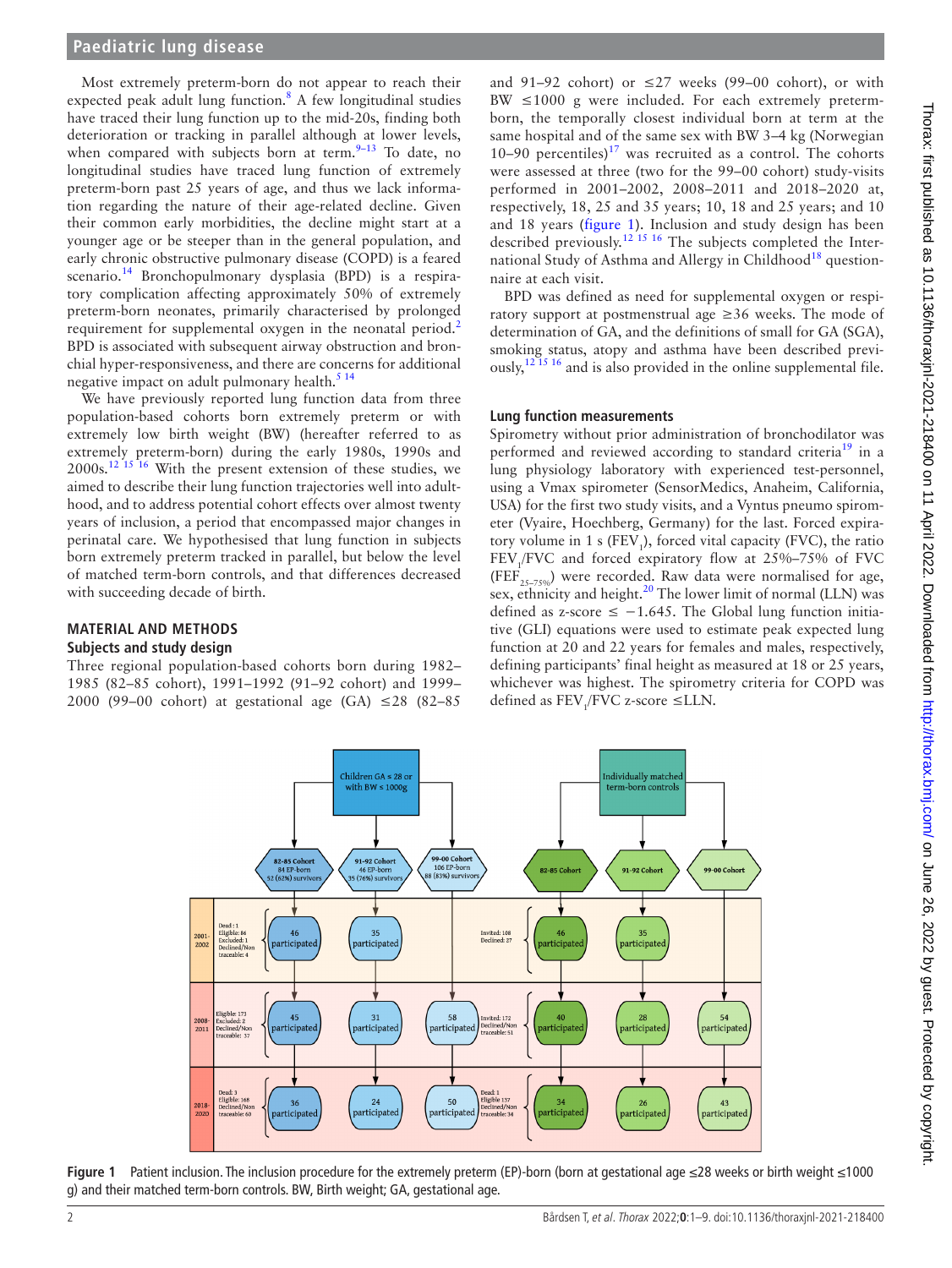#### **Statistical methods**

Descriptive data are reported as means, SD, ranges, counts and/or percentages, as appropriate. Questionnaire data are presented as at least one positive response at any visit. Welch's one-way analysis of variance (ANOVA)/t-tests, Kruskall-Wallis, Wilcoxon-Mann-Whitney and Pearson's  $\chi^2$  tests, were performed to compare exposure variables between cohorts and between extremely preterm and term-born subjects within cohorts, as appropriate. We fitted linear mixed-effects longitudinal models to estimate, for each time point, mean z-scores for  $FEV_1$ , FVC,  $FEV_1/FVC$  and  $FEF_{25-75\%}$ , and  $FEV_1$  as percentage of expected adult peak. The explanatory variables were cohort, age group and subject category (term-born vs extremely preterm-born without BPD vs extremely preterm-born with BPD). For maximal flexibility, all possible interactions of these explanatory variables were included, and subjects were included as a random intercept. The use of mixed-effects models allows inclusion of subjects with incomplete follow-up data, reduces bias caused by missing data, and increases the precision of the estimates.<sup>[21](#page-8-15)</sup>

We fitted simplified versions of the full model to test for cohort effects and parallel longitudinal patterns, and we compared the full and simplified models using likelihood ratio tests. To compare cohorts of extremely preterm-born subjects, we omitted the age variable, as  $\mathrm{FEV}_\textrm{i}$  z-scores were stable over time. To assess the effects of neonatal variables, we fitted a multiple regression model for z- $\text{FEV}_1$  at 18 years, the only age where all cohorts had measurements. Explanatory variables were cohort, BPD status, GA, BW z-score, maternal smoking and treatment with surfactant and antenatal steroids. We evaluated the effect of current smoking at 18 years on z- $\rm FEV_{1}$  for the 82–85 and 91–92 cohorts by Welch's t-test (data missing for the 99–00 cohort).

All models were fitted using R V.4.0.2, and the mixed-effects models by using the R package 'lme4' V.1.1–25. Values of p≤0.05 were characterised as statistically significant.

The study was originally designed in 2001 to have 90% power to detect differences exceeding 7.5 percentage points in FEV<sub>1</sub> between the extremely preterm-born and term-born groups, given normally distributed data, a within-group SD of 10 percentage points, and a two-sided significance level of 0.05. This required a sample-size of 39 in each group.

#### **RESULTS**

#### **Subjects**

In total, 217 extremely preterm-born were admitted to the two NICUs during the three inclusion periods; 174 (80%) were alive at first follow-up. Survival rates at hospital discharge were 62%, 76% and 83% in the 82–85, 91–92 and 99–00 cohorts, respectively. During the follow-up period, three died and three were excluded due to inability to perform spirometry. In total, 148/174 (85%) participated at least once, 122/174 (70%) at two or more visits, and 99/171 (58%) participated at all possible visits (three for the 82–85 and 91–92 cohort, two for the 99–00 cohort) ([figure](#page-1-0) 1). Sixteen subjects were included solely on the BW criterion, six in the 82–85 cohort (mean GA 31 weeks), two in the 91–92 cohort (GA 30 and 31 weeks), and eight in the 99–00 cohort (mean GA 29.6 weeks).

To recruit a full 1:1 control group, we approached 1.3 termborn subjects per extremely preterm-born in the 82–85 and 91–92 cohorts, and 1.6 in the 99–00 cohort. Altogether 138 controls were included, one died during the study period. In total, 93/137 (68%) participated at all possible visits and 115/138 (83%) at two or more visits.

#### **Perinatal characteristics**

For term-born participants, mean BW increased with birthdecade. For extremely preterm-born, mean BW and GA decreased, and the proportion born SGA increased with birthdecade. Days on oxygen supplementation and the proportion with BPD increased with birth-decade, as did the use of CPAP, surfactant and antenatal as well as postnatal steroids, whereas the number of ventilator days decreased. Exogenous surfactant was unavailable for the 82–85 cohort, available as synthetic surfactant (Exosurf) provided according to the OSIRIS study protocol for the 91–92-cohort, $^{22}$  and as porcine-derived surfactant (Curosurf) provided according to existing guidelines to the 99–00 cohort. Details on neonatal management have been described previously[.15 16](#page-8-17) Maternal smoking decreased with birth-decade. Perinatal characteristics did not differ between participants and non-participants in the 99–00 cohort, except that more non-participants were exposed to maternal smoking during pregnancy (56% vs 25%; [online supplemental table E1\)](https://dx.doi.org/10.1136/thoraxjnl-2021-218400). Non-participation rates for the two oldest cohorts were negligible ([table](#page-3-0) 1).

#### **Anthropometric measurements and information from questionnaires**

Adult extremely preterm-born attained a lower height than term-born. Questionnaires revealed no significant differences between the extremely preterm-born and term-born participants regarding wheeze, use of asthma medication or current asthma. Significantly more extremely preterm-born responded 'yes' to the question 'Have you ever had asthma', although atopy tended to be more common in term-born. Smoking became less common from the 82–85 to the 91–92 cohort for extremely preterm-born but not term-born ( $p < 0.001$  and  $p = 0.24$ , respectively). Complete questionnaire data from each visit are available in [online supplemental table E2](https://dx.doi.org/10.1136/thoraxjnl-2021-218400) [\(table](#page-4-0) 2).

#### **Lung function**

For term-born controls, mean z-scores for spirometry variables were close to zero at most assessments ([table](#page-5-0) 3). Notably, for the next-to last visit of the 99–00 cohort, mean z-FEV1 was –0.3 and the 95% CI did not include zero ([table](#page-5-0) 3), thus, development was not completely stable over time (likelihood ratio test comparing a full model to a model without age effect for termborn,  $p=0.005$ , [figure](#page-6-0) 2).

For extremely preterm-born, mean z-scores for  $\rm{FEV}_{_1},\rm{FEV}_{_1}/$ FVC and FEF**25–75%** were significantly below zero and below those of term-born at most assessments, with a few exceptions for the non-BPD group in the 91–92 and 99–00 cohorts ([table](#page-5-0) 3). The deficits were largest for the BPD groups in the 82–85 and 91–92 cohorts. Within each of the extremely preterm-born cohorts,  $z$ - $\rm FEV_{_1}$  remained stable from childhood to adulthood (likelihood ratio test comparing a full model to a model without age effect for extremely preterm-born,  $p=0.27$ , [figure](#page-6-0) 2).

Significantly more extremely preterm-born than term-born had z-scores for  $\text{FEV}_1$ ,  $\text{FEV}_1/\text{FVC}$  and  $\text{FEF}_{25-75\%}$  below LLN at minimum one visit ([table](#page-6-1) 4). Notably, 44 (30%) extremely preterm-born compared with 7 (5%) term-born fulfilled the COPD spirometry criteria (p*<*0.001), with respectively 20 and 5 also reporting wheeze. The fraction below LLN for extremely preterm-born with vs without BPD were 24 (41%) vs 20 (22%), respectively.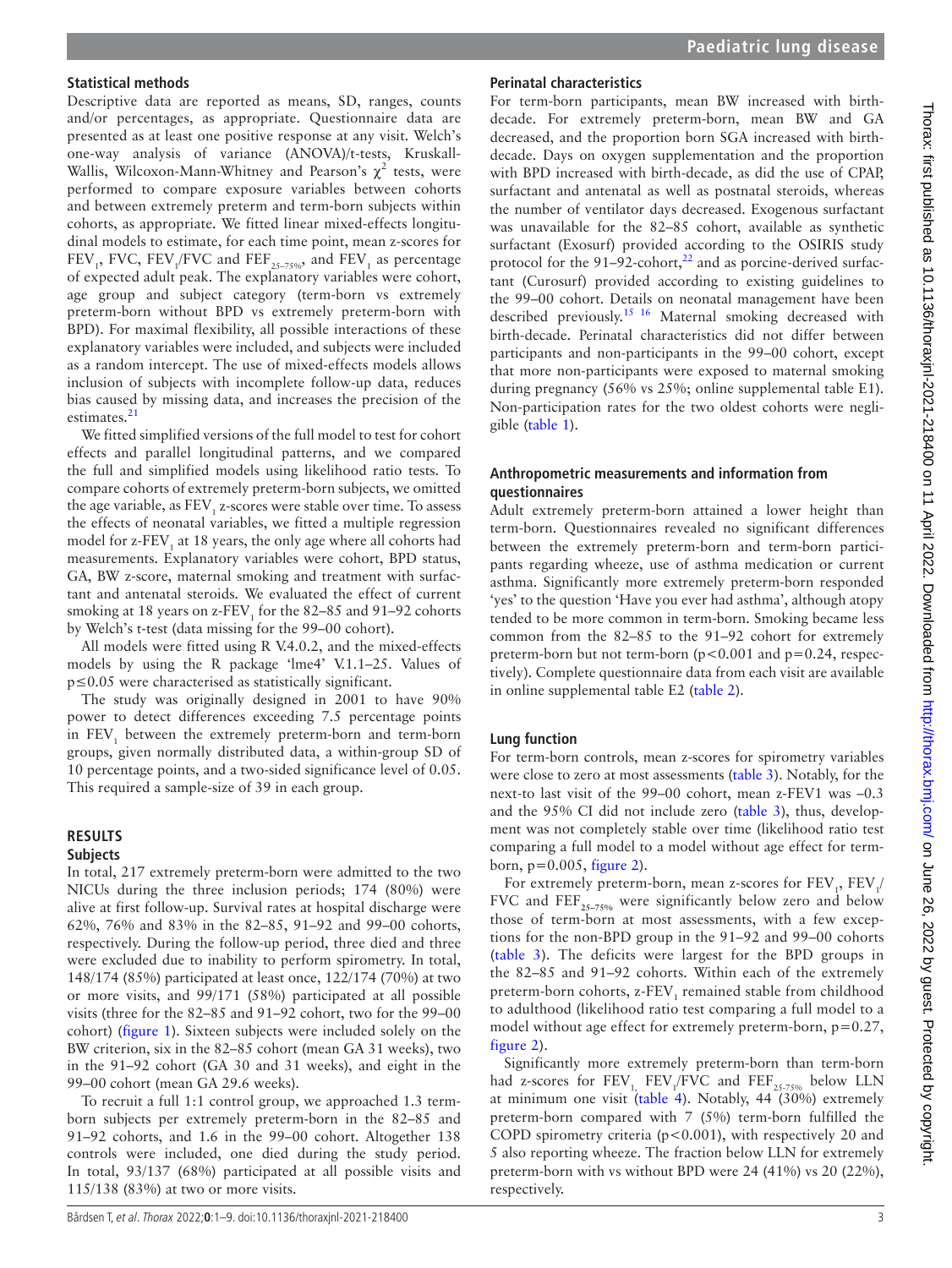<span id="page-3-0"></span>

| Table 1<br>Perinatal data                                  |              |                 |              |                 |                          |                 |                          |
|------------------------------------------------------------|--------------|-----------------|--------------|-----------------|--------------------------|-----------------|--------------------------|
|                                                            | 82-85 cohort |                 | 91-92 cohort |                 | 99-00 cohort             |                 | P value                  |
| Term-born, participated/eligible                           | 46/46        |                 | 35/35        |                 | 57/57                    |                 |                          |
| EP-born, participated/eligible                             | 49/51        |                 | 35/35        |                 | 64/88                    |                 | $\overline{\phantom{0}}$ |
| Perinatal data of term-born and EP-born subjects           |              |                 |              |                 |                          |                 |                          |
| Birth weight in grams, mean (range)                        |              |                 |              |                 |                          |                 |                          |
| Term-born                                                  | 3441         | $(3000 - 4000)$ | 3564         | $(3010 - 4000)$ | 3696                     | $(2990 - 4500)$ | 0.003                    |
| EP-born                                                    | 1005         | $(580 - 1480)$  | 933          | $(570 - 1400)$  | 844                      | $(450 - 1250)$  | < 0.001                  |
| EP no BPD                                                  | 1047         | $(580 - 1480)$  | 976          | $(620 - 1400)$  | 862                      | $(450 - 1250)$  | 0.001                    |
| EP BPD                                                     | 888          | $(670 - 1080)$  | 851          | $(570 - 1200)$  | 827                      | $(520 - 1100)$  | 0.39                     |
| Maternal smoking during pregnancy, n (%)                   |              |                 |              |                 |                          |                 |                          |
| Term-born                                                  | 10           | (22)            | 9            | (26)            | $\overline{\phantom{0}}$ | $(26)^*$        | 0.72                     |
| EP-born                                                    | 22           | (48)            | 13           | (38)            | 15                       | (25)            | 0.06                     |
| Perinatal data of the EP-born subjects                     |              |                 |              |                 |                          |                 |                          |
| Gestational age in weeks, mean (range)                     | 27.5         | $(23 - 34)$     | 26.7         | $(23 - 31)$     | 26.7                     | $(24 - 31)$     | 0.03                     |
| SGA, n (%)                                                 | 9            | (18)            | 5            | (14)            | 23                       | (36)            | 0.03                     |
| Birth weight Z score, mean (SD)                            | $-0.5$       | (1.2)           | $-0.3$       | (0.9)           | $-0.8$                   | (1.3)           | 0.13                     |
| Postnatal days with oxygen treatment, median (quartiles) + | 42           | $(26 - 56)$     | 49           | $(26 - 71)$     | 61                       | $(40 - 78)$     | 0.05                     |
| Days on CPAP, median (quartiles)                           | 3            | $(0 - 14)$      | 8            | $(1-28)$        | 29                       | $(19 - 42)$     | < 0.001                  |
| Ventilator days, median (quartiles)                        | 8            | $(1 - 16)$      | 4            | $(1-12)$        | 5                        | $(2-9)$         | 0.04                     |
| BPD n (%)                                                  | 13           | (27)            | 12           | (34)            | 33                       | (52)            | 0.02                     |
| Antenatal steroids, n (%)                                  | 17           | (35)            | 15           | (44)            | 52                       | (81)            | < 0.001                  |
| Surfactant, n (%)                                          | $\mathbf{0}$ | (0)             | 17           | (49)            | 54                       | (84)            | < 0.001                  |
| Postnatal steroids, n (%)                                  | 4            | (8)             | 10           | (29)            | 20                       | (31)            | 0.01                     |
| PDA closure, medical or surgical, n (%)                    | 13           | (27)            | 17           | (49)            | 14                       | (22)            | 0.02                     |

Cohort differences were tested using Welch's one-way ANOVA for continuous variables and Pearson's  $\chi^2$  test for categorical variables.

\*Data not recorded for term-born from this cohort; the reported value represents percentage of smoking mothers of all births in the region, from the medical birth registry of Norway. The corresponding p value is based on comparison of the two earliest cohorts.

†Cohort differences were tested using Kruskall-Wallis test due to skewed data.

ANOVA, analysis of variance; BPD, bronchopulmonary dysplasia (supplemental oxygen or respiratory support at postmenstrual age ≥36 weeks); CPAP, continuous positive airway pressure; EP, subjects born extremely preterm or with extremely low birth weight (gestational age ≤28 weeks or birth weight ≤1000 g); PDA, persistent ductus arteriosus; SGA, small for gestational age (BW <10th percentile for GA according to Norwegian growth curves).

#### **Lung function differences across three decades**

Across the three birth cohorts,  $z$ - $FEV<sub>1</sub>$  for extremely pretermborn increased (likelihood ratio test comparing a model with a cohort effect for extremely preterm-born to one without a cohort effect, p=0.009), and approached the term-born in the last cohort. The improvements occurred in the subgroup without BPD from the 1980s and in the subgroup with BPD from the 1990s ([figure](#page-6-0) 2). When exploring effects from neonatal variables, only birth cohort and BW z-score had a significant impact on z- $FEV_1$  at 18 years (p=0.03 and 0.006, respectively), not maternal smoking, GA, BPD status, or the use of surfactant or antenatal steroids [\(online supplemental table E3](https://dx.doi.org/10.1136/thoraxjnl-2021-218400)). Current smoking was not associated with z- $FEV_1$  at 18 years (p=0.15 and 0.92 for term and extremely preterm-born, respectively).

# Development of FEV<sub>1</sub> as percentages of peak expected values

 $\text{FEV}_1$  expressed as percentages of expected adult peak values revealed parallel trajectories for term- and extremely pretermborn in the 82–85 and 91–92 cohorts (global test for lack of parallelism for these two cohorts,  $p=0.33$ ). In the 99–00 cohort, the trajectories diverged between the term- and extremely preterm-born (global test for lack of parallelism for all three cohorts, p*=*0.03), with term-born developing marginally better. The two extremely preterm-born cohorts who had reached 25 years of age did not achieve their expected peak lung function,

mean FEV<sub>1</sub>% of expected adult peak (95% CI) were 99% (96% to 101%) for term-born; 89% (84% to 94%) and 86% (83% to 90%) for extremely preterm-born in the 91–92 and 82–85 cohorts, respectively [\(figure](#page-7-0) 3).

From 25 to 35 years of age (82–85 cohort),  $FEV_1$  declined for both term-born and extremely preterm-born. Relative to their expected peak values, the decline did not differ significantly between the groups (from 98.8% to 95.2% in term-born and 86.3% to 81.0% in extremely preterm-born, mean absolute difference in decline 1.7%, 95% CI (−2.2% to 5.7%), p*=*0.4).  $FEV<sub>1</sub>$ % of expected peak values stratified by BPD status are presented in [online supplemental figure E1](https://dx.doi.org/10.1136/thoraxjnl-2021-218400).

#### **DISCUSSION**

This is the first longitudinal population based study to report lung function trajectories from childhood to the mid-30s for extremely preterm-born cohorts, including also the incipient age-related physiological decline.  $\text{FEV}_1$  tracked in parallel, but significantly below the trajectories of term-born controls, including a parallel peak and onset of the age-related decline from 25 to 35 years. Lung function deficits were most pronounced for those born extremely preterm in the early 1980s, and successively smaller for each succeeding decade of birth. One in three extremely preterm-born participants met the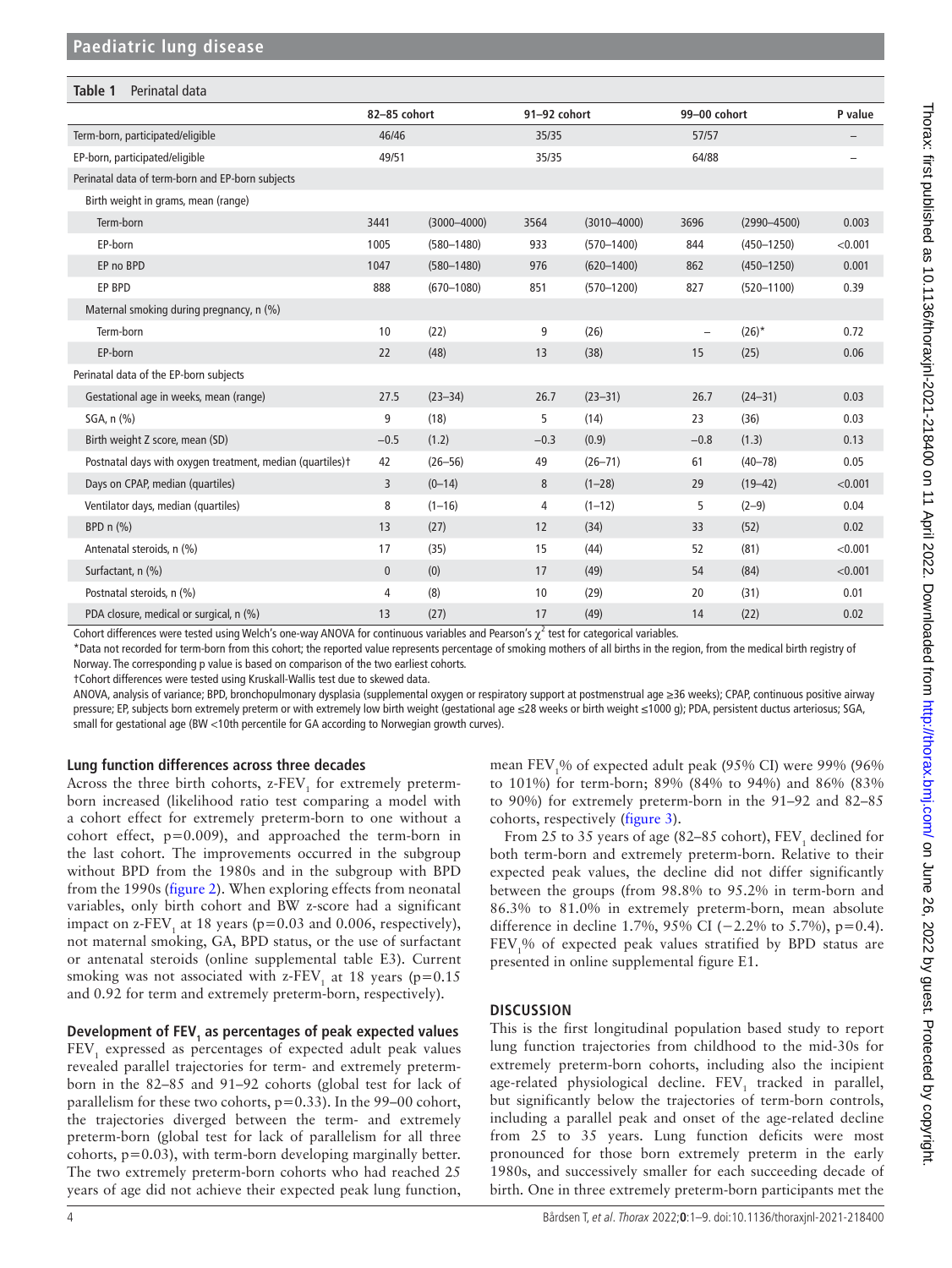<span id="page-4-0"></span>

| Background variables (n=286)<br>Table 2    |           |              |       |                          |              |       |                          |                 |                   |         |
|--------------------------------------------|-----------|--------------|-------|--------------------------|--------------|-------|--------------------------|-----------------|-------------------|---------|
| Cohort                                     |           | 82-85 cohort |       |                          | 91-92 cohort |       |                          | 99-00 cohort    |                   |         |
| Participated/eligible*                     | Term-born | 46/46        | (100) | $\overline{\phantom{m}}$ | 35/35        | (100) | $\overline{\phantom{0}}$ | 57/57           | (100)             |         |
|                                            | EP-born   | 49/51        | (96)  |                          | 35/35        | (100) |                          | 64/88           | (73)              |         |
| Female sex, n (%), p value                 | Term-born | 21           | (46)  | $\overline{\phantom{a}}$ | 22           | (63)  | $\overline{\phantom{0}}$ | 27              | (47)              |         |
|                                            | EP-born   | 21           | (43)  |                          | 22           | (63)  |                          | 31              | (48)              |         |
| Final Height in cm, mean (SD), p value     | Term-born | 174          | (8)   | 0.04                     | 171          | (9)   | 0.09                     | 177             | (10)              | < 0.001 |
|                                            | EP-born   | 170          | (8)   |                          | 167          | (9)   |                          | 168             | (10)              |         |
| Adult Weight in kg, mean (SD), p value     | Term-born | 73           | (14)  | 0.73                     | 73           | (14)  | 0.34                     | 73              | (14)              | 0.02    |
|                                            | EP-born   | 74           | (18)  |                          | 69           | (14)  |                          | 66              | (14)              |         |
| Self-reported smoking, n (%), p value      | Term-born | 16           | (35)  | 0.42                     | 8            | (23)  | 0.04                     | $-†$            | $\qquad \qquad -$ |         |
|                                            | EP-born   | 21           | (43)  |                          | $\mathbf{2}$ | (6)   |                          | $\overline{2}$  | (6)               |         |
| Atopy, n (%), p value                      | Term-born | 20           | (43)  | 0.13                     | 8            | (23)  | 0.78                     | 20              | (40)              | 0.04    |
|                                            | EP-born   | 13           | (28)  |                          | 9            | (26)  |                          | 12              | (22)              |         |
| Wheeze last 12 months, n (%), p value      | Term-born | 17           | (38)  | 0.27                     | 15           | (43)  | 0.34                     | $7\overline{ }$ | (13)              | 0.10    |
|                                            | EP-born   | 24           | (49)  |                          | 19           | (54)  |                          | 15              | (24)              |         |
| Asthma med. last 12 months, n (%), p value | Term-born | 6            | (13)  | 0.34                     | 4            | (13)  | 0.17                     | 3               | (5)               | 0.25    |
|                                            | EP-born   | 10           | (20)  |                          | 9            | (26)  |                          | $\overline{7}$  | (11)              |         |
| Asthma ever, n (%), p value                | Term-born | 9            | (20)  | 0.06                     | 10           | (29)  | 0.14                     | 5               | (9)               | < 0.001 |
|                                            | EP-born   | 18           | (37)  |                          | 16           | (46)  |                          | 22              | (35)              |         |
| Current asthma, n (%), p value             | Term-born | 6            | (13)  | 0.10                     | 8            | (23)  | 0.29                     | 4               | (7)               | 0.31    |
|                                            | EP-born   | 13           | (27)  |                          | 12           | (34)  |                          | 8               | (13)              |         |

The listed variables 'Allergy', 'self-reported smoking', 'wheeze last 12 months' and 'asthma med. last 12 months' refer to the number (fraction) with a least one positive response or finding at any visit. 'Current asthma' refers to a combination of wheeze in the last 12 months plus a positive response to the questions 'asthma ever' or 'asthma medication last 12 months' on minimum one visit. P value refers to comparisons between EP and term-born (Welch's t-test for continuous data and Pearson's  $\chi^2$  test for categorical data). \*At least one visit (all percentage and p values are based only on visits where the subject participated).

†Data not presented due to large amount of missing data.

Adult weight, weight at 25 years (or 18 years if not applicable); Asthma med, asthma medication; EP, subjects born extremely preterm or with extremely low birth weight (gestational age ≤28 weeks or birth weight ≤1000 g); Final height, the height achieved at 18 or 25 years, whichever was highest.

spirometry criteria for COPD, although without prior administration of bronchodilator.

## **Development of lung function from childhood to 35 years of age**

Population studies underline the importance of intrauterine and early life events for adult peak lung function, $^{23}$  $^{23}$  $^{23}$  the starting point for physiological age-related decline. Even subtle reductions in adult  $\mathrm{FEV}_1$  are associated with cardiovascular disease, poor respiratory health, COPD, and overall mortality.<sup>24</sup> There is increasing awareness that COPD is a heterogeneous condition that originates early in life. $^{25}$  Until now, lifelong lung function trajectories for extremely preterm-born have represented uncharted territory, as no longitudinal studies have presented data beyond 25 years of age. This study highlights that a disturbingly high proportion individuals born extremely preterm commence their journey towards old age with  $\text{FEV}_1$  levels significantly below normal, and that childhood and adolescent airway obstruction follow stable trajectories well into adulthood. This is in accordance with most longitudinal studies of younger extremely preterm-born cohorts, $9^{10}$  13 although an Australian study reported deterioration of lung function from 8 to 18 years, most prominent in the BPD subgroup[.11](#page-8-21) We observed an apparent decline in  $FEV_1$  z-score from 25 to 35 years in our 82–85 BPD subgroup [\(figure](#page-6-0) 2), but this was not significant, possibly due to small sample size.

Extremely preterm-born harbour numerous risk factors known to be implicated in the development of COPD, such as

Bårdsen T, et al. Thorax 2022;**0**:1–9. doi:10.1136/thoraxjnl-2021-218400 5

bronchial hyper-responsiveness and early life lung infections.[23 25](#page-8-18) As our spirometries were performed without prior bronchodilator and the questionnaires were not validated for assessing COPD symptoms, we could not classify COPD. Nevertheless, 30% of extremely preterm-born had  $\text{FEV}_1/\text{FVC}$  below LLN, and 45% of these also reported wheeze in the ISAAC questionnaire. It was encouraging that the onset of the physiological lung function decline from 25 to 35 years did not differ between extremely preterm-born and term-born, suggesting that further age-related decline may not be as steep as reported for other high-risk groups.<sup>[5](#page-8-4)</sup>

#### **Cohort effects associated with improved perinatal care**

Neonatal intensive care improved substantially during the recruitment period, with more extensive use of prenatal steroids, introduction of surfactant, better respiratory care, and generally improved perinatal management.<sup>[1](#page-8-0)</sup> Improvements in care may have contributed to increased survival for the most immature, but the long-term effects on morbidity are less obvious,  $26\frac{27}{27}$  since a greater number of immature survivors conceivably could lead to poorer outcomes. The scarce literature on these matters is inconsistent. Doyle *et al* assessed three cohorts at 8 years of age born extremely preterm during 1991–2005, and found the poorest airflow patterns in the most recent cohort.<sup>[28](#page-8-23)</sup> They argued this could be due to decreased use of postnatal corticosteroids or increased use of CPAP. We also observed increasing use of CPAP with birth cohort, however, no decrease in the use of postnatal steroids, which may have contributed to the differing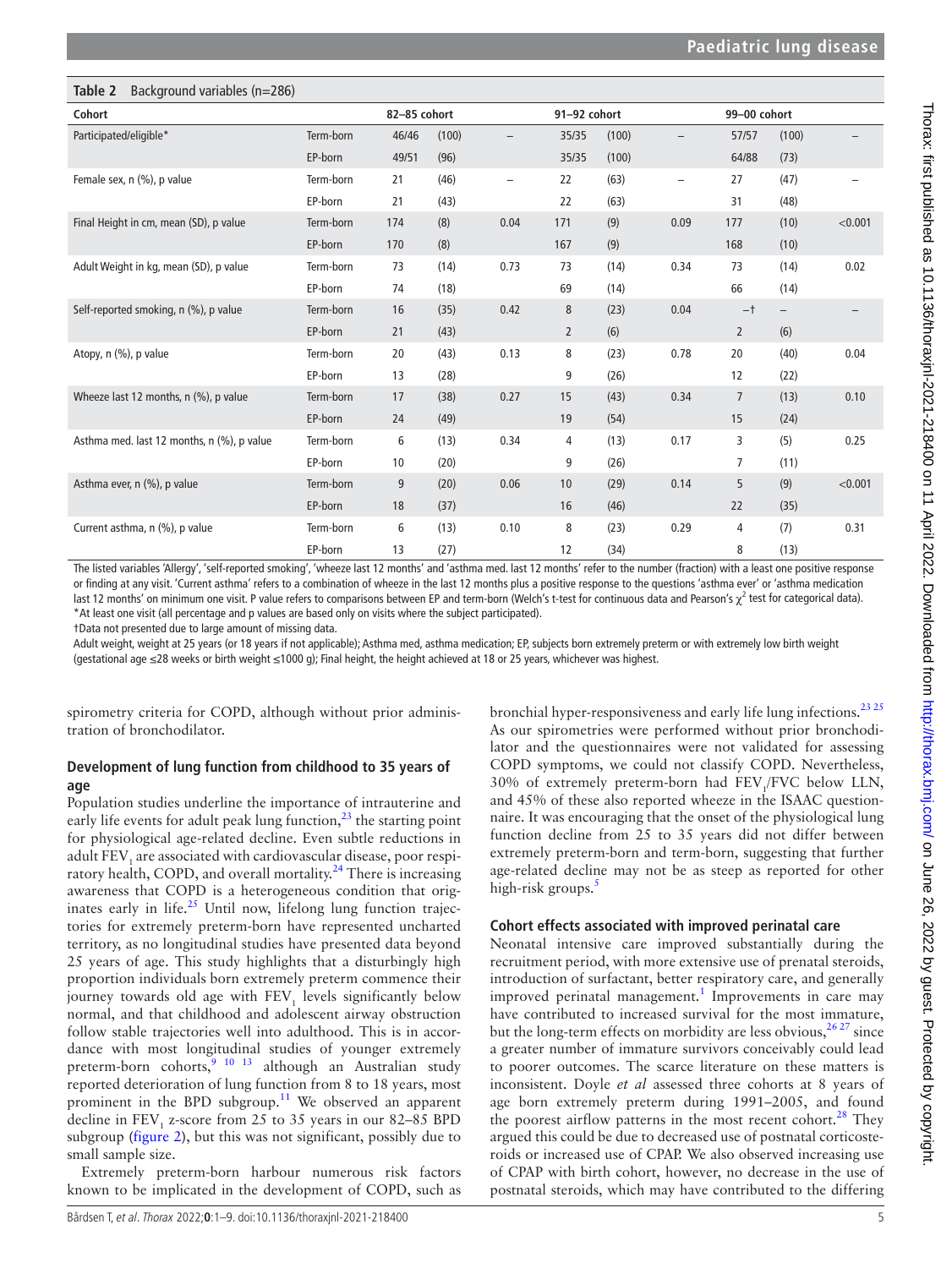<span id="page-5-0"></span>

| Table 3                                                                                                                                                                                                                           |                            | Spirometric lung function data comparing term-born with extremely preterm subjects (n=286 subjects) |         |                  |                               |             |                                 |                             |              |                     |                     |             |                     |                              |                       |                         |                                     |        |                                                        |              |                |                                                                      |         |
|-----------------------------------------------------------------------------------------------------------------------------------------------------------------------------------------------------------------------------------|----------------------------|-----------------------------------------------------------------------------------------------------|---------|------------------|-------------------------------|-------------|---------------------------------|-----------------------------|--------------|---------------------|---------------------|-------------|---------------------|------------------------------|-----------------------|-------------------------|-------------------------------------|--------|--------------------------------------------------------|--------------|----------------|----------------------------------------------------------------------|---------|
|                                                                                                                                                                                                                                   | 82-85 cohort*              |                                                                                                     |         |                  |                               |             |                                 |                             |              | $91 - 92$ cohort    |                     |             |                     |                              |                       |                         |                                     |        | 99-00 cohort                                           |              |                |                                                                      |         |
| Age (mean,<br>range)                                                                                                                                                                                                              | $17.7(15.3 - 19.9)$        |                                                                                                     |         | 24.9 (22.5-27.0) |                               |             | 34.5 (32.1-37.6)                |                             |              | $10.6(9.7 - 11.5)$  |                     |             | $17.8(17.0 - 19.2)$ |                              |                       | 27.1 (26.1-28.4)        |                                     |        | $11.6(10.1 - 13.8)$                                    |              |                | $19.8(18.2 - 21.4)$                                                  |         |
| n/eligble                                                                                                                                                                                                                         |                            |                                                                                                     |         |                  |                               |             |                                 |                             |              |                     |                     |             |                     |                              |                       |                         |                                     |        |                                                        |              |                |                                                                      |         |
| Term-born                                                                                                                                                                                                                         | 46/46                      |                                                                                                     |         | 40/46            |                               |             | 34/46                           |                             |              | 35/35               |                     |             | 28/35               |                              |                       | 26/34                   |                                     | 54/57  |                                                        |              |                | 43/57                                                                |         |
| EP no BPD                                                                                                                                                                                                                         | 34/38                      |                                                                                                     |         | 32-33/38         |                               |             | 25-26/36                        |                             |              | 23/23               |                     |             | 19/23               |                              |                       | 15/23                   |                                     | 26/43  |                                                        |              |                | 27/43                                                                |         |
| EPBPD                                                                                                                                                                                                                             | 12/13                      |                                                                                                     |         | 12/13            |                               |             | $9 - 10/12$                     |                             |              | 12/12               |                     |             | 12/12               |                              |                       | 9/12                    |                                     | 32/45  |                                                        |              |                | 23/45                                                                |         |
|                                                                                                                                                                                                                                   | Mean                       | 95% CI                                                                                              | P value | Mean             | 95% CI                        | P value     | Mean                            | 95% CI                      | P value      | Mean                | 95% CI              | P value     | Mean                | 95% CI                       | <b>P</b> value        | Mean                    | P value<br>95% CI                   | Mean   | 95% CI                                                 | P value      | Mean           | 95% CI                                                               | P value |
| FEV, z-score                                                                                                                                                                                                                      |                            |                                                                                                     |         |                  |                               |             |                                 |                             |              |                     |                     |             |                     |                              |                       |                         |                                     |        |                                                        |              |                |                                                                      |         |
| Term-born (ref)                                                                                                                                                                                                                   | 0.0                        | $-0.3$ to 0.3                                                                                       | T       | $-0.1$           | $-0.4$ to<br>0.2              | $\mathsf I$ | $\overline{c}$                  | $-0.2$ to $0.4$             | 1            | $-0.1$              | $-0.4$ to 0.3       | $\mathsf I$ | $-0.2$              | $\mathsf I$<br>$-0.6$ to 0.1 | $\overline{\text{o}}$ |                         | $\mathsf I$<br>$-0.2$ to 0.5        | $-0.3$ | $-0.6 \text{ to } -0.1$                                | $\mathsf I$  | $-0.1$         | $\mathsf I$<br>$\frac{-0.4 \text{ to}}{0.2}$                         |         |
| EP no BPD                                                                                                                                                                                                                         | $-1.1$                     | $\mathtt{a}$<br>$-1.5 + (-1.5)$                                                                     | 0.001   | $-0.9$           | $-1.2 to$<br>$-0.6$           | 0.001       | $-0.9$                          | $-1.2$ to<br>$-0.5$         | 0.001        | $-0.6$              | $-1.0$ to<br>-0.1   | 0.07        | $-0.6$              | $-1.1$ to<br>-0.2            | 0.17                  | $-0.8$ to 0.1<br>$-0.4$ | 0.08                                | $-0.6$ | $-0.9$ to<br>$-0.2$                                    | 0.33         | $-0.5$         | 0.07<br>$-0.9$ to<br>$-0.2$                                          |         |
| EPBPD                                                                                                                                                                                                                             | $-1.5$                     | $-2.1$ to<br>$-1.0$                                                                                 | 0.001   | $-1.4$           | $-1.9$ to<br>$-0.8$           | < 0.001     | $-1.6$                          | $-2.2$ to<br>-1.0           | 50.001       | $-1.5$              | $-2.1$ to<br>$-0.9$ | 0.001       | $-1.4$              | $-2.0$ to<br>$-9.9$          | 0.001                 | $-1.5$                  | 0.001<br>$-2.1$ to<br>$-0.9$        | $-0.7$ | $-1.1$ to<br>$-0.4$                                    | 0.08         | $-0.6$         | 0.03<br>$-1.0 \text{ to } -0.3$                                      |         |
| FVC z-score                                                                                                                                                                                                                       |                            |                                                                                                     |         |                  |                               |             |                                 |                             |              |                     |                     |             |                     |                              |                       |                         |                                     |        |                                                        |              |                |                                                                      |         |
| Term-born (ref)                                                                                                                                                                                                                   | $-0.2$                     | $-0.5$ to 0.1                                                                                       | -1      | 0.0              | $\frac{-0.3 \text{ to}}{0.3}$ | $\mathsf I$ | 3                               | $-0.2$ to 0.5               | $\mathbf{I}$ | $-0.1$              | $-0.5$ to 0.2       | $\mathbb I$ | $-0.2$              | $\mathsf I$<br>$-0.6$ to 0.2 | 0.4                   |                         | $\mathsf I$<br>0.1 to 0.8           | $-0.2$ | $-0.4 t$ o<br>0.1                                      | $\mathbb{I}$ | $\overline{0}$ | $\mathbb{I}$<br>$\frac{-0.3 \text{ to}}{0.3}$                        |         |
| EP no BPD                                                                                                                                                                                                                         | $-0.9$                     | $-1.3$ to<br>$-0.6$                                                                                 | 0.003   | $-0.4$           | $\frac{-0.7 \text{ to}}{0.0}$ | 0.11        | $-0.3$                          | $-0.7$ to 0.0               | 0.05         | $-0.5$              | $-1.0$ to<br>-0.1   | 0.17        | $-0.4$              | $-0.9$ to 0.0                | 0.41                  | $-0.1$                  | 0.07<br>$-0.5$ to 0.4               | $-0.1$ | $-0.5 to$<br>0.3                                       | 0.67         | $-0.1$         | 0.66<br>$-0.5 to$<br>0.3                                             |         |
| EPBPD                                                                                                                                                                                                                             | $\overline{1}\overline{1}$ | $-1.6$ to<br>$-0.5$                                                                                 | 0.01    | $-0.6$           | $-1.2$ to 0.0                 | 0.07        | $-0.9$                          | $-1.5$ to<br>$-0.3$         | 0.002        | $-0.7$              | $-1.2$ to<br>-0.1   | 0.15        | $-0.2$              | $-0.8$ to 0.4                | 0.95                  | $-0.1$                  | 0.12<br>$-0.7$ to 0.5               | $-0.2$ | $\begin{array}{c} -0.5 \text{ to} \\ 0.2 \end{array}$  | 0.96         | $-0.3$         | 0.20<br>$\frac{-0.7 \text{ to}}{0.1}$                                |         |
| FEV,/FVC z-score                                                                                                                                                                                                                  |                            |                                                                                                     |         |                  |                               |             |                                 |                             |              |                     |                     |             |                     |                              |                       |                         |                                     |        |                                                        |              |                |                                                                      |         |
| Term-born (ref)                                                                                                                                                                                                                   | 0.4                        | $0.1$ to $0.6$                                                                                      | 1       | $-0.2$           | $-0.4$ to 0.1                 | $\mathsf I$ | $-0.2$                          | .5 to 0.1<br>$\overline{a}$ | $\mathsf I$  | $\overline{\omega}$ | $-0.2$ to 0.4       | $\mathbb I$ | $-0.1$              | $\mathsf I$<br>$-0.5$ to 0.2 |                       | $-0.5$                  | $\mathbb{I}$<br>$-0.9$ to<br>$-0.2$ | $-0.3$ | $\begin{array}{c} -0.6 \text{ to } \\ 0.0 \end{array}$ | $\mathbb{I}$ | $-0.2$         | $\mathsf I$<br>$\begin{array}{c} -0.5 \text{ to} \\ 0.0 \end{array}$ |         |
| EP no BPD                                                                                                                                                                                                                         | $-0.3$                     | $-0.7$ to 0.0                                                                                       | 0.002   | $-0.9$           | $-1.3 to$<br>$-0.6$           | 0.001       | $-0.9$                          | $-1.3$ to<br>$-0.5$         | 0.004        | 0.0                 | $-0.4$ to 0.4       | 0.73        | $-0.3$              | $-0.7$ to 0.2                | 0.55                  | $-0.5$                  | 0.96<br>$-1.0$ to<br>$-0.1$         | $-0.8$ | $-1.2$ to<br>$-0.4$                                    | 0.03         | $-0.7$         | 0.06<br>$-1.1$ to<br>-0.3                                            |         |
| EPBPD                                                                                                                                                                                                                             | $-0.7$                     | $-1.2$ to<br>$-0.1$                                                                                 | 0.001   | $-1.0$           | $-1.6$ to<br>$-0.5$           | 0.007       | $-1.2$                          | $-1.8$ to<br>$-0.6$         | 0.003        | $-1.4$              | $-2.0$ to $-0.8$    | 0.001       | $-1.7$              | $-2.3$ to<br>$-1.2$          | 0.001                 | $-1.9$                  | 0.001<br>$-2.5$ to<br>$-1.3$        | $-0.9$ | $-1.2$ to<br>$-0.6$                                    | 0.008        | $-0.5$         | 0.30<br>$-0.9$ to<br>$-0.1$                                          |         |
| FEF $_{25-75\%}$ 2-score                                                                                                                                                                                                          |                            |                                                                                                     |         |                  |                               |             |                                 |                             |              |                     |                     |             |                     |                              |                       |                         |                                     |        |                                                        |              |                |                                                                      |         |
| Term-born (ref)                                                                                                                                                                                                                   | 0.2                        | $-0.1$ to $0.5$                                                                                     | T       | $-0.1$           | $\frac{-0.4 \text{ to}}{0.2}$ | $\mathsf I$ | $-6.1$                          | $-0.4$ to 0.2               |              | $-0.2$              | $-0.6$ to 0.1       | $\mathsf I$ | $-0.3$              | $\,$ I<br>$-0.7$ to 0.0      |                       | $-0.4$                  | $\mathsf I$<br>$-0.8$ to<br>$-0.1$  | $-0.6$ | $-0.8 \text{ to } -0.3$                                | $\mathbb{I}$ | $-0.3$         | $\mathbb{I}$<br>$-0.5 to$<br>0.0                                     |         |
| EP no BPD                                                                                                                                                                                                                         | $-1.0$                     | $\mathbf{c}$<br>$-1.31$                                                                             | 0.001   | $-1.2$           | $-1.6$ to<br>$-0.9$           | 0.001       | $\overline{1}\cdot\overline{1}$ | $-1.5$ to<br>$-0.8$         | 0.001        | $-0.8$              | $-1.2$ to<br>$-0.4$ | 0.05        | $-0.6$              | $-1.0 t$                     | 0.32                  | $-0.7$                  | 0.35<br>$-1.1$ to<br>-0.2           | $-1.0$ | $-1.3$ to<br>$-0.6$                                    | 0.06         | $-0.8$         | 0.02<br>$-1.2$ to<br>$-0.4$                                          |         |
| EPBPD                                                                                                                                                                                                                             | $-1.5$                     | $-2.0$ to<br>$-0.9$                                                                                 | 0.001   | $-1.5$           | $-2.0$ to<br>$-0.9$           | 0.001       | $-1.6$                          | $-2.2$ to<br>-1.1           | 0.001        | $-1.9$              | $-2.5$ to<br>$-1.4$ | 0.001       | $-1.9$              | $-2.5$ to<br>$-1.4$          | 0.001                 | $-2.1$                  | 0.001<br>$-2.7$ to<br>$-1.5$        | $-1.2$ | $-1.6 \text{ to } -0.9$                                | 0.003        | $-0.9$         | 0.007<br>$-1.3$ to<br>$-0.5$                                         |         |
| . All results are based to provide, the product the product once the property of the compact Paper Brack of the models with controls.<br>The other produced and are allowed to the compact the states of the state of the state o |                            |                                                                                                     |         |                  |                               |             |                                 |                             |              |                     |                     |             |                     |                              |                       |                         |                                     |        |                                                        |              |                |                                                                      |         |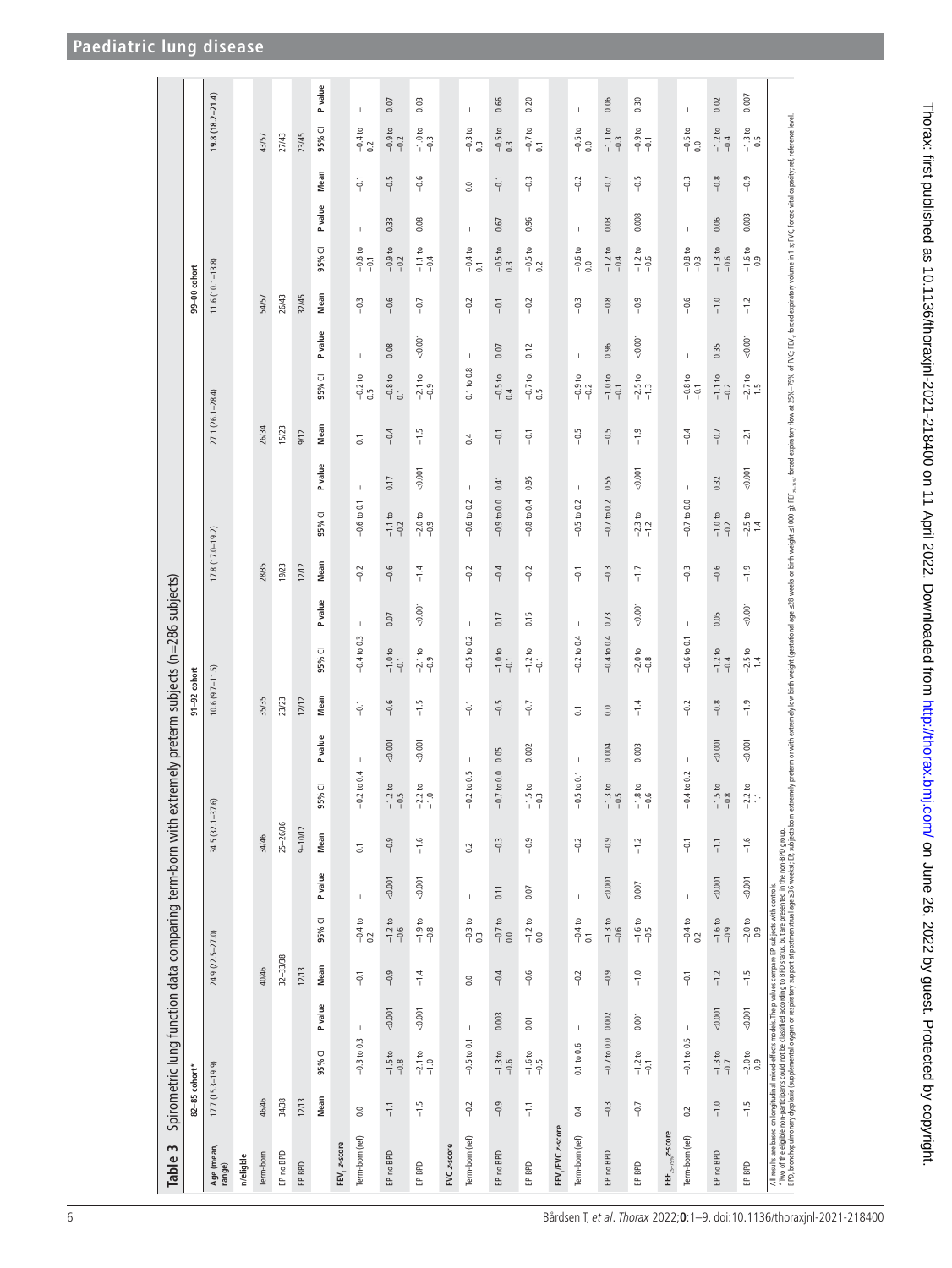

**Figure 2** Estimated mean FEV<sub>1</sub> z-scores with 95% CIs in three cohorts of extremely preterm-born (born at gestational age ≤28 weeks or birth weight ≤ 1000 g) with or without BPD, and individually matched controls. BPD, bronchopulmonary dysplasia; FEV1, forced expiratory volume in 1 s.

results. Contrasting Doyle *et al* and in line with our findings, a meta-analysis addressing the effect of preterm birth on  $FEV<sub>1</sub>$ % suggested improvements with year of birth from 1980 to 1995.<sup>[29](#page-8-24)</sup> One may even read a dose–response effect into our data-set, as improvements from the 1980s primarily occurred in those without BPD, presumably with the least traumatic neonatal history, whereas improvement from the 1990s also encompassed the BPD group ([figure](#page-6-0) 2).

#### **Prospects for the future**

Advanced NICUs have facilitated survival in high numbers of immature infants for more than 30 years, paralleled by continu-ously refined treatment tools.<sup>[2](#page-8-1)</sup> In our data set, these developments were paralleled by an apparent diminishing long-term significance of BPD. Instead, antenatal factors became more evident, reflected by negative effects from low BW z-scores, findings also reported in a recent Finnish study[.30](#page-8-25) Preterm birth happens for a reason, and the pathology that leads to early deliveries are likely implicated in the causal pathways that lead to subsequent pulmonary disease—irrespective of optimal postnatal care.

<span id="page-6-0"></span>Huge efforts and resources are invested in acute perinatal care of extremely preterm-born compared with the resources spent on the long-term respiratory challenges that face adult NICU-graduates, with little evidence supporting that therapeutic interventions improve the pulmonary prognosis of BPD after discharge.<sup>31</sup> Notably, premature birth is not listed as a risk factor for COPD in authoritative statements, and data suggest that few pulmonologists inquire about early life factors. $32$ Almost one in three extremely preterm-born participants met the post-bronchodilator spirometry criteria for COPD, and their upcoming age-related lung function decline will inevitably be a concern for adult pulmonologists. Thus, COPD after preterm birth appears to be a neglected condition, reflected even by the taxonomy; we still use the *neonatal* term BPD to label their adult lung disease—decades after their NICU discharge.

#### **Strengths and limitations**

Strengths of this study were enrolment of three populationbased cohorts born in three different decades, the longitudinal approach, relatively high follow-up rates, and free access to

<span id="page-6-1"></span>

| Table 4<br>Spirometry variables below the lower limit of normal at any time |                  |                |              |                          |                |              |                          |                |              |         |
|-----------------------------------------------------------------------------|------------------|----------------|--------------|--------------------------|----------------|--------------|--------------------------|----------------|--------------|---------|
| Cohort                                                                      |                  |                | 82-85 cohort |                          |                | 91-92 cohort |                          |                | 99-00 cohort |         |
| Z-FEV, below LLN at any time, n (%), p value                                | Term-born (ref.) | 3              | (7)          | $\qquad \qquad -$        | 3              | (9)          | $\qquad \qquad -$        | 6              | (11)         | —       |
|                                                                             | EP no BPD        | 10             | (28)         | 0.01                     | 4              | (17)         | 0.31                     | $\overline{7}$ | (23)         | 0.13    |
|                                                                             | EP BPD           | $\overline{7}$ | (54)         | < 0.001                  | 6              | (50)         | 0.002                    | 8              | (24)         | 0.08    |
| Z-FVC below LLN at any time, n (%), p value                                 | Term-born (ref.) | 3              | (7)          | $\qquad \qquad -$        | 0              | (0)          | $\qquad \qquad -$        | 4              | (7)          | -       |
|                                                                             | EP no BPD        | 8              | (22)         | 0.04                     | 2              | (9)          | 0.08                     |                | (3)          | 0.46    |
|                                                                             | EP BPD           | 2              | (15)         | 0.31                     |                | (8)          | 0.08                     | 4              | (12)         | 0.41    |
| Z-FEV, /FVC below LLN at any time, n (%), p value                           | Term-born (ref.) | 1              | (2)          | $\overline{\phantom{0}}$ | 5              | (14)         | $\overline{\phantom{0}}$ |                | (2)          | —       |
|                                                                             | EP no BPD        | 8              | (22)         | 0.004                    | 3              | (13)         | 0.89                     | 9              | (29)         | < 0.001 |
|                                                                             | EP BPD           | 5              | (38)         | < 0.001                  | 9              | (75)         | < 0.001                  | 10             | (30)         | < 0.001 |
| Z-FEF <sub>25-75%</sub> below LLN at any time, n (%), p value               | Term-born (ref.) | 2              | (4)          | $\overline{\phantom{0}}$ | 6              | (17)         | $\overline{\phantom{0}}$ | 6              | (11)         | -       |
|                                                                             | EP no BPD        | 11             | (31)         | 0.001                    | 3              | (13)         | 0.67                     | 9              | (29)         | 0.03    |
|                                                                             | EP BPD           |                | (54)         | < 0.001                  | 9              | (75)         | < 0.001                  | 12             | (36)         | 0.003   |
| Any variable below LLN at any time, n (%), p value                          | Term-born (ref.) | 5              | (11)         | $\qquad \qquad -$        | $\overline{7}$ | (20)         | $\qquad \qquad -$        | 8              | (14)         | —       |
|                                                                             | EP no BPD        | 17             | (47)         | < 0.001                  | 6              | (26)         | 0.59                     | 12             | (39)         | 0.008   |
|                                                                             | EP BPD           | 9              | (69)         | < 0.001                  | 10             | (83)         | < 0.001                  | 15             | (45)         | < 0.001 |

The presented data are the number (fraction) of subjects with at least one value ≤LLN at least one visit.

P value refers to comparisons between term-born and EP-born groups using Pearson's  $\chi^2$  test.

EP, subjects born extremely preterm or with extremely low birth weight (gestational age ≤28 weeks or birth weight ≤1000 g); FEF<sub>25–75%</sub>, forced expiratory flow at 25–75% of FVC; FEV<sub>1</sub>, forced expiratory volume in 1 s; FVC, forced vital capacity; LLN, Lower limit of normal (z-score ≤ –1.645); ref., reference level.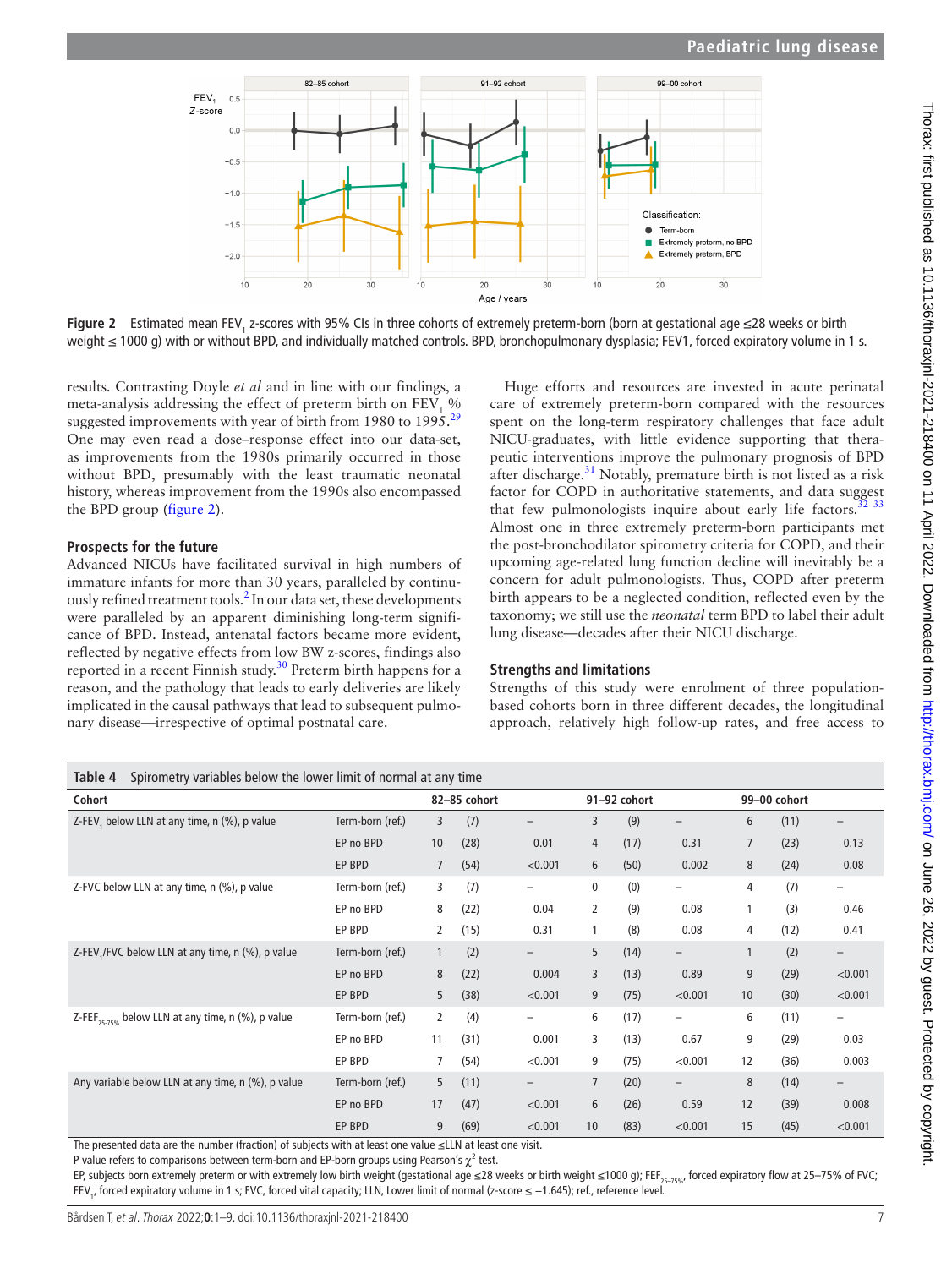

<span id="page-7-0"></span>**Figure 3** Mean measured  $FEV_1$  as fraction of expected peak  $FEV_1$ (with 95% CIs) in three population based cohorts born extremely preterm (born at gestational age ≤28 weeks or birth weight ≤1000 g) during three different decades (blue, green and yellow lines), and aggregated data for their individually matched term-born controls (black line), based on mixed-effects longitudinal model. Expected peak FEV<sub>1</sub> was calculated for each individual using the GLI reference equation. FEV<sub>1</sub>: forced expiratory volume in 1 s; GLI, global lung function initiative.

healthcare for all children in the recruitment area, reducing the risk of socioeconomic bias. Similar growth patterns drawn from multiple visits of three cohorts born in eras with different treatment opportunities, support the notion that lung function trajectories in extremely preterm-born parallel those of termborn. The same and unselected control groups throughout the study period minimised risks of selection bias. The senior NICU staff and senior members of the research group were largely the same throughout the study periods.

The main limitation was a relatively low number of participants; however, the population-based design ensured unbiased inclusion. The initial power analysis did not account for stratifying data by BPD or comparisons across cohorts, making subgroup analyses vulnerable to type II errors. GA was assessed by the last menstrual period during 1982–85 and by early ultrasound thereafter. We have previously shown that the different methods probably did not introduce significant bias.<sup>[34](#page-8-28)</sup> Our extremely preterm-born cohorts were relatively mature at birth when compared with participants of other recent studies, such as the EPICure.<sup>10</sup> This was probably related to our inclusion criteria, also allowing participation of individuals with BW at or below 1000 g irrespective of GA, resulting in inclusion of more mature SGA infants. Thus, our outcome data are not directly generalisable to all extremely preterm-born cohorts. Categorising the long-term lung disease of preterms by their neonatal BPD status is debated. The definitions of BPD have varied historically and between institutions, with no specific information on anatomy, mechanics, inflammation or pathology in the respira-tory organs.<sup>[35](#page-8-30)</sup> Due to the longitudinal design, we opted to stick with the ISAAC questionnaire throughout the study, although it

is validated for children, not adults.<sup>18</sup> The 99-00 cohort were asked to respond to the questionnaires electronically at the last study-visit, unfortunately with lower response rates. Participation rates decreased over time and with more recent birth cohorts, but attrition did not exceed similar follow-up studies.<sup>[36](#page-8-31)</sup> A higher rate of maternal smoking during pregnancy for those lost to follow-up in the 99–00 cohort may suggest that average outcomes were somewhat better in the participants. The spirometry results of the control groups largely confirmed that the GLI equations fitted our population, except the next-to-last visit for the youngest cohort where  $95\%$  CI for mean z-FEV<sub>1</sub> did not include zero. We have no clear explanation for this finding. This finding was most likely not attributable to the upgrading of spirometry equipment, as it did not apply to all controlcohorts. We therefore consider the risk of bias due to upgrading of equipment to be small, as laboratory standards were otherwise unchanged during the complete course of the study, and as spirometry is a robust technique.

# **CONCLUSION**

This is the first longitudinal study to describe lung function trajectories from childhood and well into adulthood for population-based cohorts of extremely preterm-born survivors. Spirometry variables tracked in parallel, but significantly below the trajectories of matched term-born controls, including a parallel peak and onset of the age-related decline from 25 to 35 years. On average, lung function deficits were most pronounced for participants born extremely preterm in the early 1980s, and successively smaller for each decade of birth. Irrespective of birth decade, almost one in three had spirometry values that met the spirometry criteria for COPD.

#### **Author affiliations**

<sup>1</sup>Department of Pediatrics, Haukeland University Hospital, Bergen, Norway <sup>2</sup> Department of Clinical Science, University of Bergen, Bergen, Norway

<sup>3</sup>Western Norway University of Applied Sciences Faculty of Health and Social Sciences, Bergen, Norway

4 Department of Head and Neck surgery, ENT, Haukeland University Hospital, Bergen, Norway

<sup>5</sup>Department of Global Public Health and Primary Care, University of Bergen, Bergen, Norway

<sup>6</sup>Centre for Clinical Research, Haukeland University Hospital, Bergen, Norway <sup>7</sup> Stavanger University Hospital, Stavanger, Norway

**Acknowledgements** We would like to thank all participants and their parents who patiently participated in this project over three decades, several travelling from far away. This would not have been possible without you.

**Contributors** TB drafted the manuscript, prepared figure 1 and contributed to data collection, quality control, figure preparation and statistical analysis. ODR was responsible for quality control and contributed to data collection. KOH performed the statistical analysis, wrote the statistical methods section and prepared the figures 2 and 3. MRB, HHC, IBM and KØ contributed to data collection. TM contributed to the design of the study, data collection, and quality control. MV and TH had intellectual oversight of the project, designed the study and contributed to manuscript drafting, data collection and quality control. All authors contributed to the writing and critical review of the manuscript, and approved the final version. MV is responsible for the overall content as the guarantor.

**Funding** Western Norway Regional Health Authority.

**Competing interests** None declared.

**Patient consent for publication** Not applicable.

**Ethics approval** This study involves human participants and was approved by reference number: REK nr. 2017-00628. For each study visit, approval was obtained from the Regional Committee for Research Ethics in Western Norway, and signed informed consents from all participants and/or guardians. Participants gave informed consent to participate in the study before taking part.